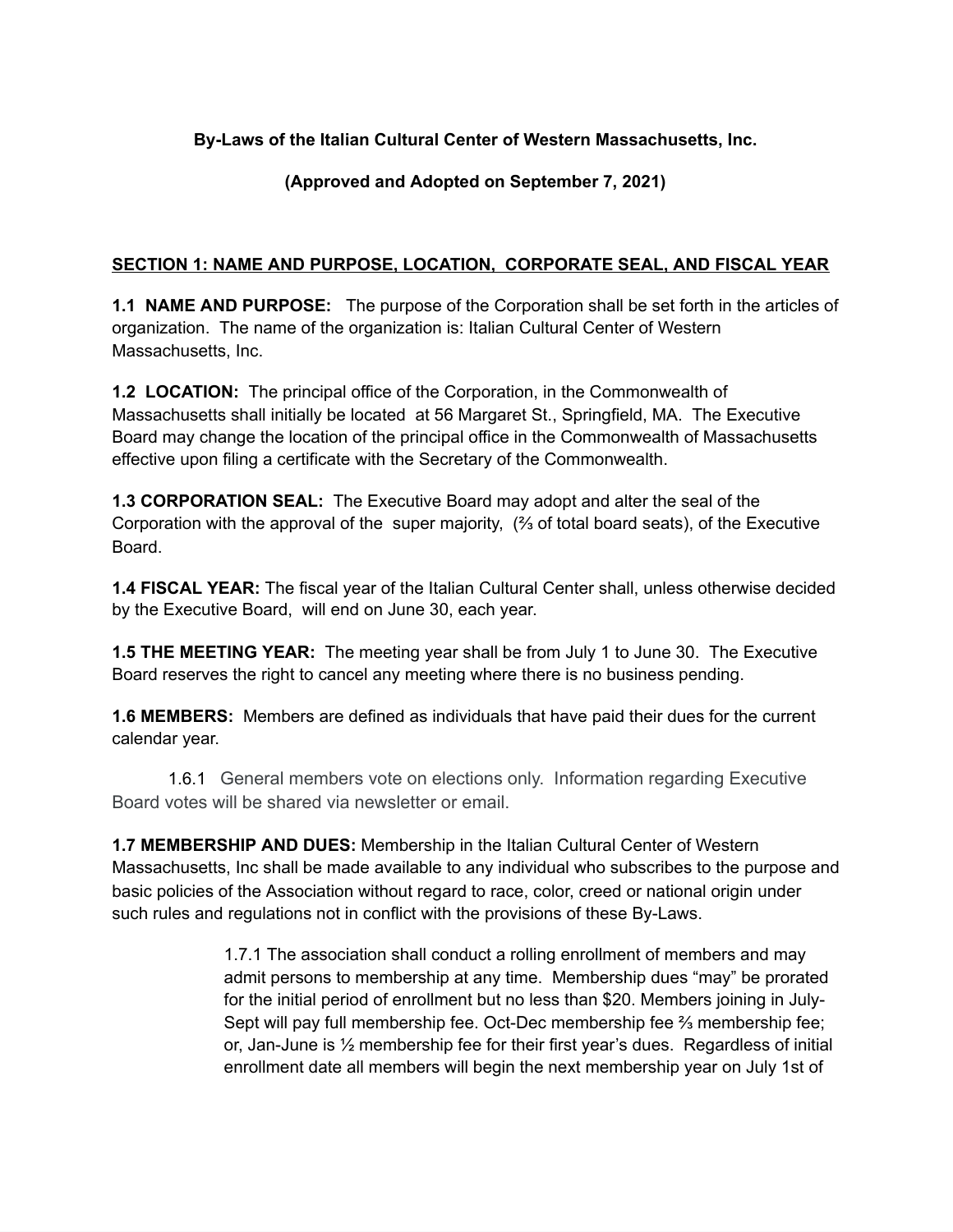each year with the full membership dues. Refer to dues structure and chart on application.

1.7.2 Members in good standing are those members who abide by the current By-Laws and who have paid their current dues.

1.7.3 "Non-member", (guests), may attend one general meeting as a "guest" but must become a member in order to attend general membership meetings thereafter.

1.7.3.1 Non-members MUST be invited and accompanied by that Member.

1.7.3.2 Non-members may not speak or contribute during the general meeting (and its agenda items). The President (or chair-in-charge if the President is absent) maintains SOLE discretion to permit non members to participate.

1.7.4 Members not renewing their membership in a timely fashion (defined as within 60 days of annual dues date) shall forfeit their membership, all seniority (years served, etc) and any board or committee seat they may hold. The President shall maintain sole discretion only to reappoint a committee seat.

# **SECTION 2: MEETINGS**

**2.1 REGULAR MEETINGS:** Regular meetings of the members shall be held at the Italian Cultural Center or any other place as the Executive Board deems appropriate. Meetings shall be held on the second Wednesday of the months determined by the Executive Board, or any other date the Executive Board decides. Executive Board meetings shall take place every first Tuesday of the month. Should a holiday fall on any Tuesday the meeting will be held on the following day, Wednesday.

**2.2 SPECIAL MEETINGS:** Special meetings of the members may be held at any time and at any place within Western Massachusetts. Special meetings of the executive board may be called by the president or by a majority of the members of the Executive Board. The purpose of the meeting will be stated in the call and will address no more than 2 agenda items.

# **2.3 CALL AND NOTICE:**

**a. Regular Meetings:** No call or notice shall be required for regular meetings of members.

### **b. Special Meetings:**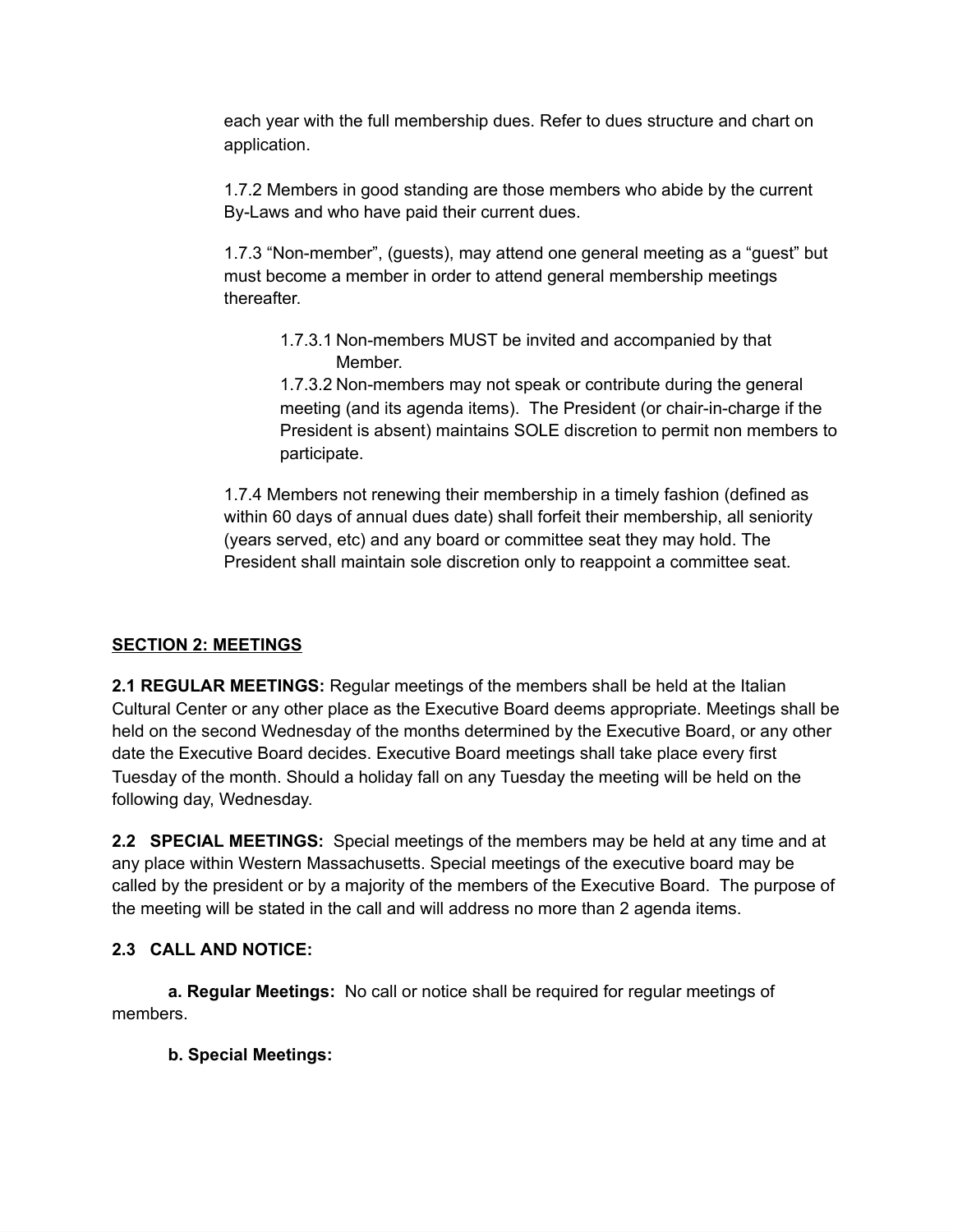The time and place of a special meeting shall require no less than 48 hours. (All hours and days included.) Such notice will specify the purpose and agenda of the meeting.

B.1 **Special Meetings:** Special meetings of the board shall be called upon the request of the President, or one-third of the board. Notices of special meetings shall be sent out by the President or Secretary to each board member at least 48 hours in advance. The Agenda item MUST be included along with date, time and place of meeting. NO new business or other business may be conducted at a Special Meeting other than the specific agenda item that required the meeting. Any board member desiring a Special Meeting must initially make the request to the President. The President shall maintain the Chair of Special Meetings regardless of who "calls" the Special Meeting. Should the President assert their prerogative and decline to schedule, the board member may then proceed with the following:

1.Contact board members to secure agreement with no less than ⅓ of ALL board members.

2. Contact the Secretary and request Special Meeting notice be sent out, as per notice requirements. Board members must present, to the Secretary, the initial request made to the President,and submit names of at least ⅓ board members agreeing to the Special Meeting request, the agenda item.

3. The Secretary shall then proceed with confirming both the President contact and names of the board members agreeing with the Special meeting. Once confirmed the Secretary shall notify ALL Executive Board Members of the Special meeting via email.

### **c. Reasonable and Sufficient Notice:**

Except as otherwise expressly provided, it shall be reasonable and sufficient notice to a member to send notice by email or phone call, no less than 48 hours prior to meeting.

**2.4 QUORUM:** A simple Majority of Executive Board members, to be physically present, is required to satisfy a quorum. Unless otherwise specified, a majority of the quorum is sufficient for action on agenda items.

### **SECTION 3: COMMITTEES**

**3. COMMITTEES:** All committees are either standing or ad-hoc. Standing committees are continuous and annually needed. Currently listed below. Ad Hoc committees may be created by the President for a temporary purpose or need and are for a "specific task". Once a task is completed, the ad hoc committee ceases to exist. Committees shall consist of no more than 3 members. The President (or their designee) shall have the prerogative to attend and participate in any committee.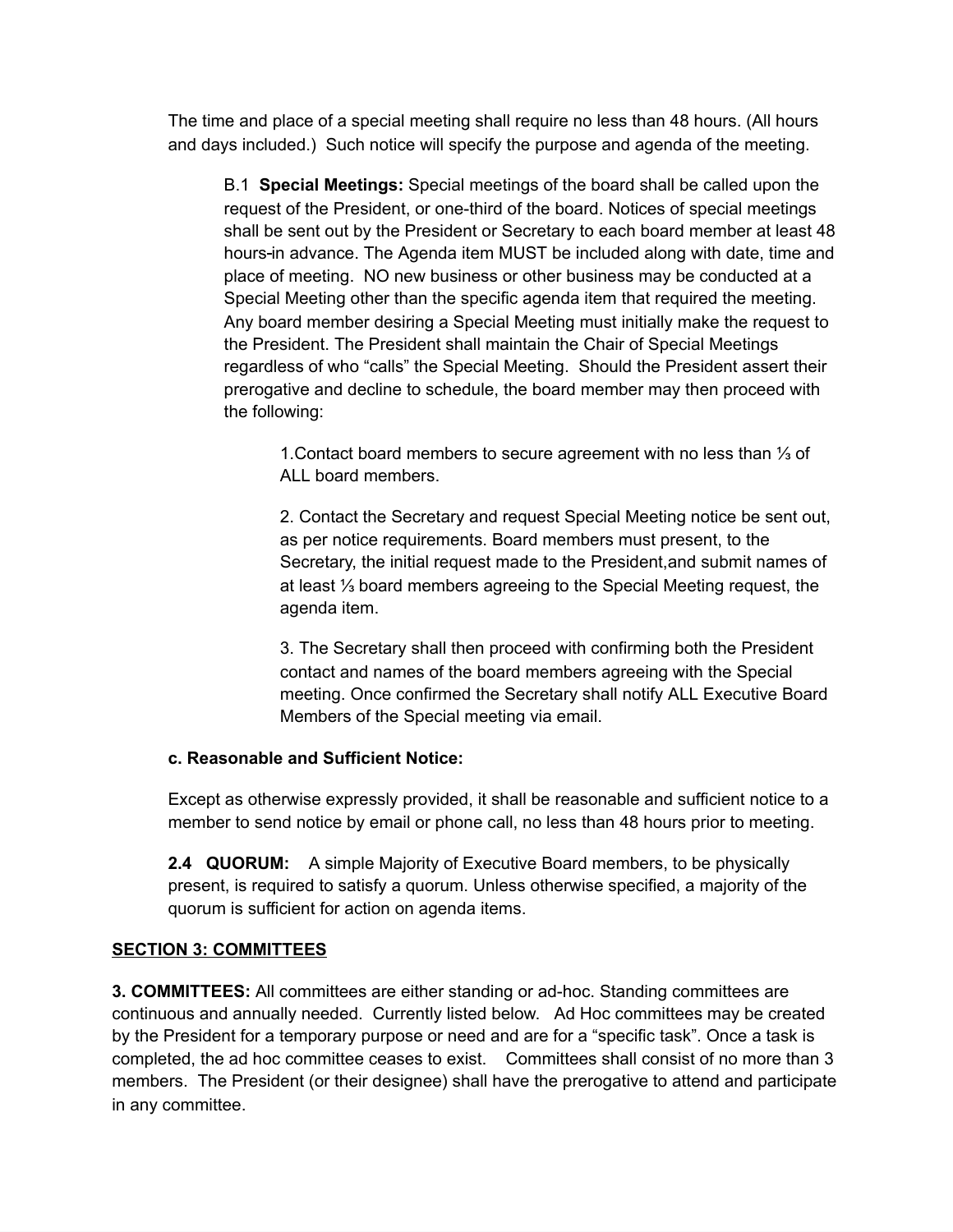**3.1 APPOINTMENT OF COMMITTEE & COMMITTEE CHAIRS:** All committee members must be a member in good standing. The Executive Board shall appoint two members to the committee and The President shall appoint the Chair.

3.1.1 The chairperson of all standing and ad hoc committees shall present plans of work to the Executive Board for approval prior to undertaking any task. No committee work shall be undertaken without the approval of the Executive Board.

## 3.1.2 **A Committee Chairperson shall:**

·

- Keep an updated operations manual detailing the work done regarding committee
- Present plans of work to the Executive Board for approval. Undertake no work without approval.
- Any plans presented, which could require expenses, must be accompanied by a detailed budget. Expenditures must not exceed the budgeted line.
	- Submit all contracts to the President to be signed.
- Submit all receipts of all expenditures to the Treasurer.
- Count all income received at functions with at least one other member from the committee.
	- All monies must be double counted and signed off.
- Forward all monies to the treasurer immediately following counting and obtain a receipt for the same.
- Submit all bills immediately for payment, having the check made payable **to the vendor**.
	- $\circ$  Any expenditures paid for by a committee member may be submitted for request to be reimbursed. NOTE: Any expenditures that exceeded the initial budgeted line may or may not be approved for reimbursement.
	- Notify the President of all meetings to be held.
		- Minutes must be kept of all meetings, approved by committee and submitted to the President prior to the next Executive Board meeting.
		- Prepare a final report for presentation to the Executive Board and general membership meeting.

o Submit a copy of this report to the Treasurer and include a copy in the procedure book.

● In the event the chairperson is replaced, for any reason, all records, documents and correspondence must be given to the successor within 10 days. For Ad Hoc committees, all records, documents and correspondence must be given to the President within 10 days of the committee's expiration.

**3.2 STANDING COMMITTEES:** Standing committees are : Nominating Committee, Sunshine Committee, Membership Committee, Public Relations Committee, Finance Committee, Historical Preservation (includes historian, library, museum oversight), Special Events Committee, Scholarship Committee, Italian Language Committee and Serviam Award Committee.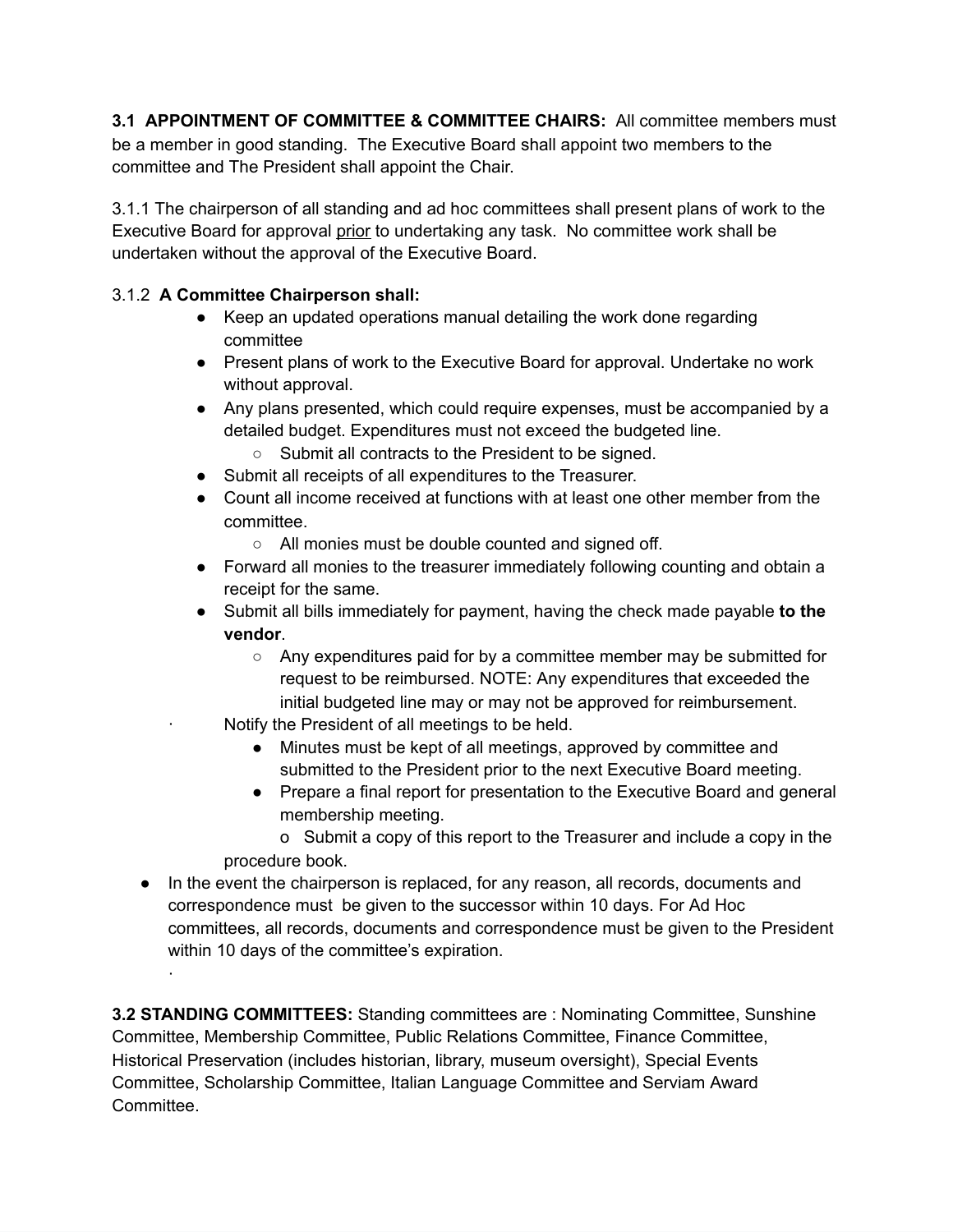Such standing committees shall be created by the Executive Board as may be required to promote the purpose and interests of the ICC. The chairperson of the standing committee shall be appointed by the President and their term shall be for one year. (They may continue for an additional year if there is no successor.)

**3.2.1 Membership Committee**: The committee promotes membership utilizing all social media venues. The Membership Committee will send dues notices in April. This committee maintains and updates the membership roster. Chair shall submit monthly membership status reports to the President no less than 48 hours prior to monthly Executive Board meetings. This committee communicates regularly with the Public Relations Committee. This committee also performs the nominations functions for elections. They shall meet in April to determine the slate of candidates for office which is presented at the May regular meeting at which time additional nominations may be made from the floor. Voting will occur at the June meeting.

**3.2.2 Public Relations Committee:** This committee maintains and distributes a newsletter to all members in good standing. They also send the newsletter to such agencies as determined by the Executive Board. This committee also prepares and submits all press releases. The committee maintains the ICC website, Facebook, Instagram and all social media sites for the ICC. This committee also performs the Sunshine program functions.

The Editor of *LaVoce,* which is published monthly, maintains sole discretion for this publication. The notices to the media and the content of the newsletter shall be approved by the President before production and distribution.

This committee sends condolence notes or cards, get well cards and/or letters. They also keep the membership informed of the well-being of members as well as any special occasions, recognitions and thank-you letters.

**3.2.3 Special Events Committee:** This committee coordinates special event activities that will promote and publicize Italian heritage and culture. This includes banquets, monthly dinners, socials, and any other event that has been pre-approved by the Executive Board.The context, date, time, and cost of every event must be presented in writing to the Executive Board and approved by 2/3 vote of the board members. All special events must be preceded with a planned budget that is reconciled at the closing of the event and submitted to the treasurer. No event or commitment shall take place without this approval. Full financial records of costs, and revenues derived from the event shall be submitted to the President and Treasurer no later than fourteen (14) days after the event.

**3.2.3a Event Cancellation**: If events are cancelled by the ICC, all monies will be refunded. In the event of cancellation for a special event by a member or a guest (non-member) that involves encumbered funds, payment may or may not be refunded. Partial refunds may be reimbursed depending on the overall cost to the ICC.

**3.2.4 Scholarship Committee:** This committee promotes the available scholarships on a yearly basis to area high schools and colleges, identifies qualified recipients through unanimous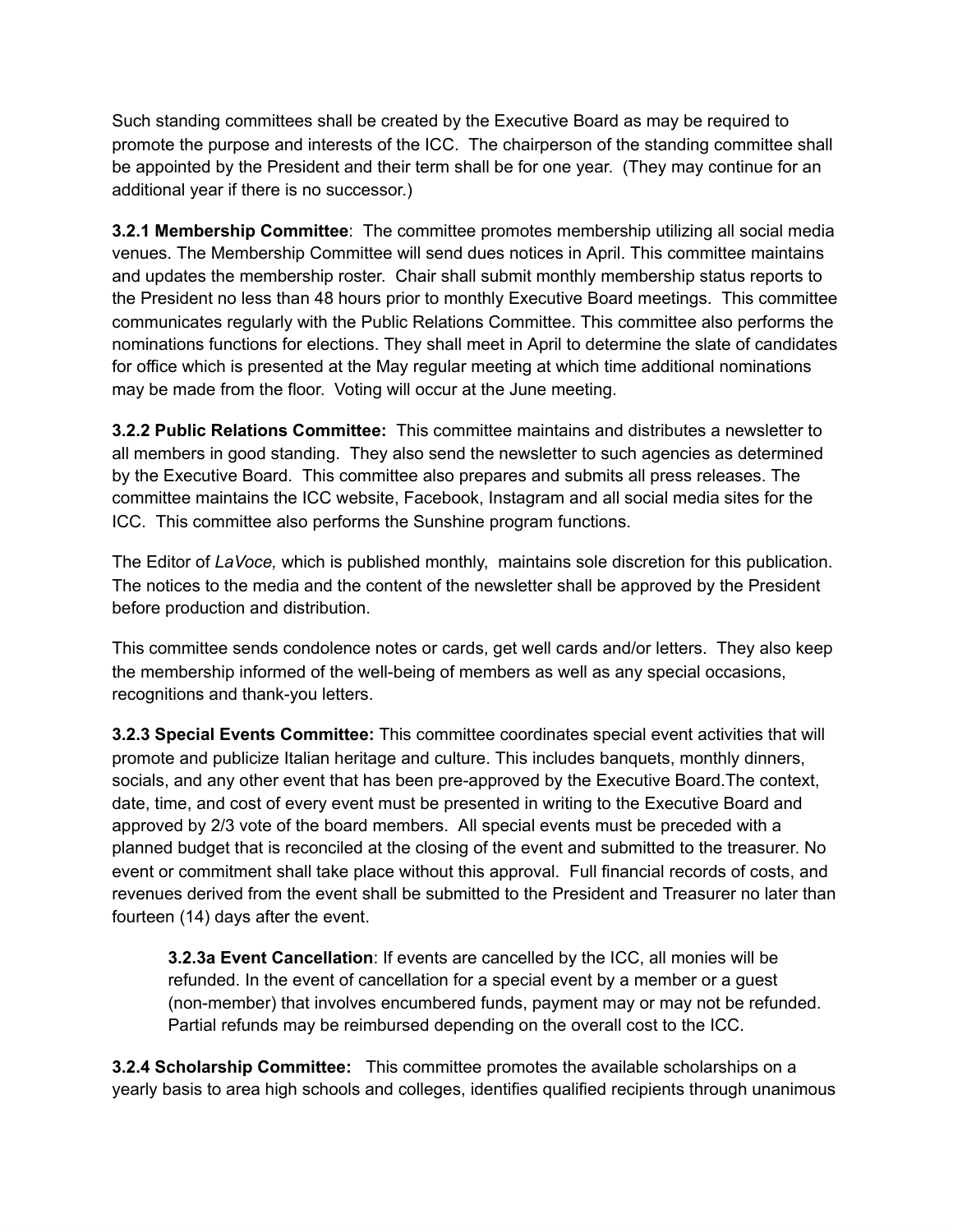vote, and publishes award recipients each year. The final award recipients will be selected by majority vote of the committee and recommended to the full Executive Board. The chair of the committee will present the award to the Executive Board prior to publication.

The committee Chair shall:

- A. Present a list of recipients and awards to the Executive Board for transparency. The Exec Board shall vote to accept or reject the recipient list.
- B. Submit a list of award recipients and award amounts to the Treasurer for the purposes of drafting award funds.
	- a. Award funds will be made out to the student and the college they will be attending
- C. Works with the Special Events Committee to provide information on award recipients.
- D. Formally participate with the Special events committee while respecting the chair and members of that committee are the primaries of this event.

**3.2.4a Scholarship Committee:** This committee shall establish general requirements and criteria for the entire scholarship platform that conforms with the ICC mission statement Each individual scholarship shall follow that platform, at a minimum. These requirements and criteria shall be presented and approved by the Executive Board. Individual scholarships funded by families, entities, organizations, shall be provided with a framework for which they would include additional criteria specific to their desires, provided their criteria coincides with the ICC general platform. Create a general template to provide to fund providers to complete and return.

**3.2.4b Selection Process:** The selection process will consist of the committee as well as one individual representing the scholarship funds provider for each specific scholarship. The funding provider shall present the name of the representative or decline participation 90 days prior to the beginning of the scholarship application and selection process.

**3.2.4c Application Process:** This process shall be established, and then followed annually, by this committee. The process shall be presented and approved by the Executive Committee. **NOTE:** Process should include at a minimum, application (aligned to include specific ICC mission statement philosophies and vision) specific narrative speaking to the specific criteria of the individual scholarship criteria.

**3.2.4d Serviam Award:** The scholarship committee shall perform the function of vetting nominated candidates for this award whenever initiated. Nominations for the Serviam Award shall include a short description of the candidate's community service, accomplishments, and service to the Italian communities throughout Western Massachusetts. The committee will select two final nominees to be brought before the Executive Board for final selection. This is not an annual award.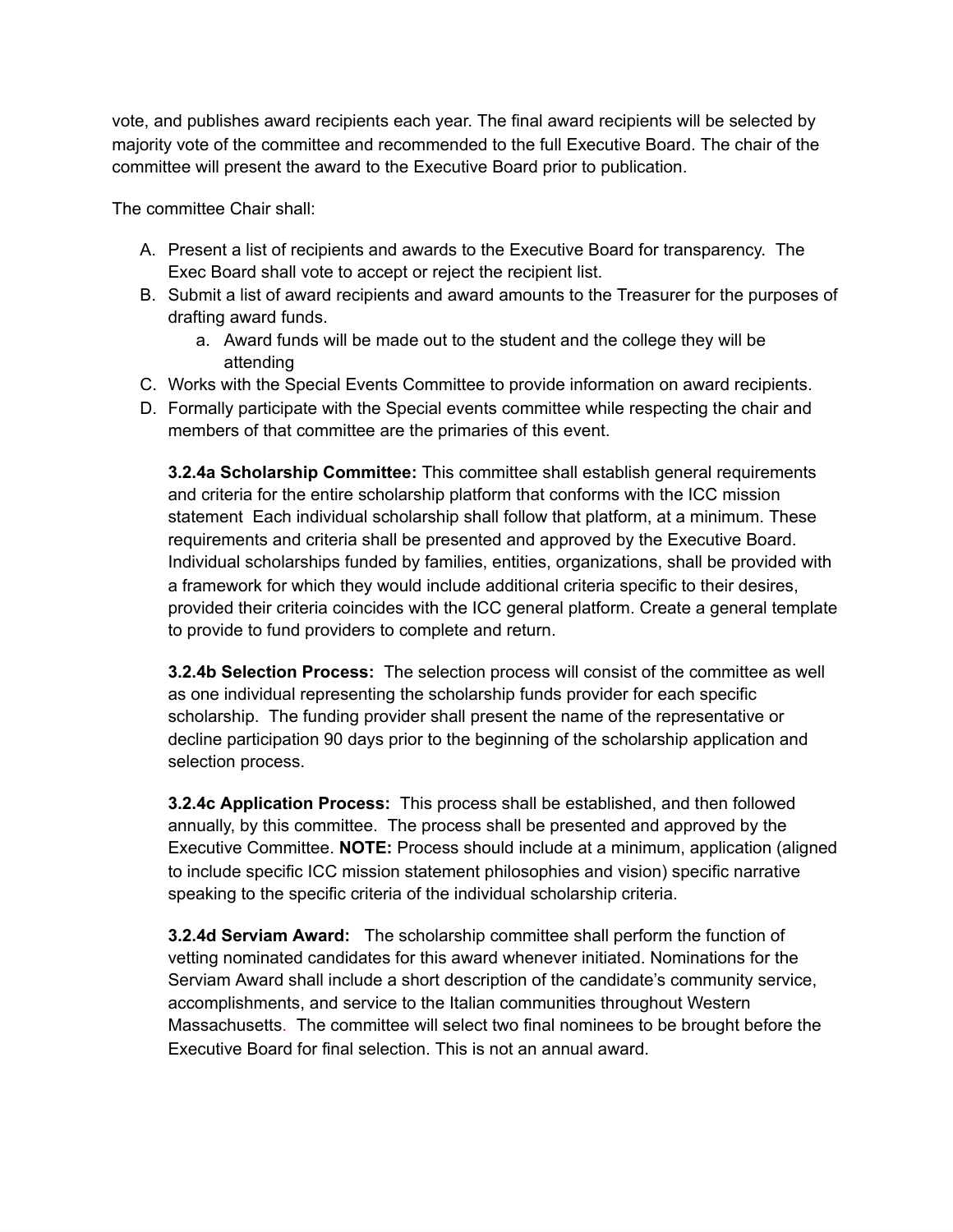**3.2.5 Programs Committee:** Oversees any and all programs. The Exec Board establishes programs and puts someone as the primary of that program. This includes Italian language, cooking, movie nights, etc..

**3.2.6 Finance Committee**: By default, the Treasurer assumes the chairperson's role. This committee is responsible for reviewing and providing guidance for ICC financial matters. The committee assures internal controls, audits and financial analysis for the ICC. The committee reviews all financial statements and reports on financial activity to the full board. The committee maintains updates and refines any and all budget activity. The committee is responsible for ensuring the timely submission of all state and federal documents required, including tax returns, non-profit status reporting requirements.

**3.3 SUSPENSION OR REMOVAL:** A chair or member of a committee may be suspended or removed with cause by a vote of a super majority  $($ {<math>\frac{2}{3}</math> vote) of the Executive Board members then in office. A chair or member of a committee may be removed with cause only after reasonable notice is given to him and opportunity to be heard is given to the person involved.

**3.3.1 Causes:** will include, but not limited to, breach of confidentiality, conduct unbecoming, lack of attendance (minimum 50%), misappropriation of funds, failure to follow and abide by by-laws, policies and procedures, breach of fiduciary responsibilities

**3.3.2 Reasonable Notice**: Defined as two (2) weeks notice is sufficient. The two weeks is for the purpose of providing time for the committee member to review and prepare a response to the action.

**3.4 RESIGNATION:** A chair or member of a committee may resign by delivering their written resignation, via e-mail or US mail to the ICC address, to the President, Such resignation shall be effective upon receipt (unless specified to be effective at some other time) and acceptance thereof shall not be necessary to make it effective unless so stated.

**3.5 VACANCIES:** Any vacancies will follow the procedures outlined in section 3.1 above.

**3.6 REGULAR COMMITTEE MEETINGS** (Not to be confused with Executive Board monthly meetings): Regular meetings of the committees shall be held at such times, and at such places, as the chairs may determine is necessary to complete their task(s). These committee meeting schedules MUST be provided to the President at the time they are created. The President MUST approve them via e-mail within 24 hours of receiving them from the committee Chair.

### **SECTION 4: EXECUTIVE BOARD**

### **4.1 OFFICERS AND BOARD MEMBERS**

The Executive Board shall be composed of 11 Board Seats. These include Officer positions of the President, Vice-President, Recording Secretary, Treasurer, Sergeant of Arms. The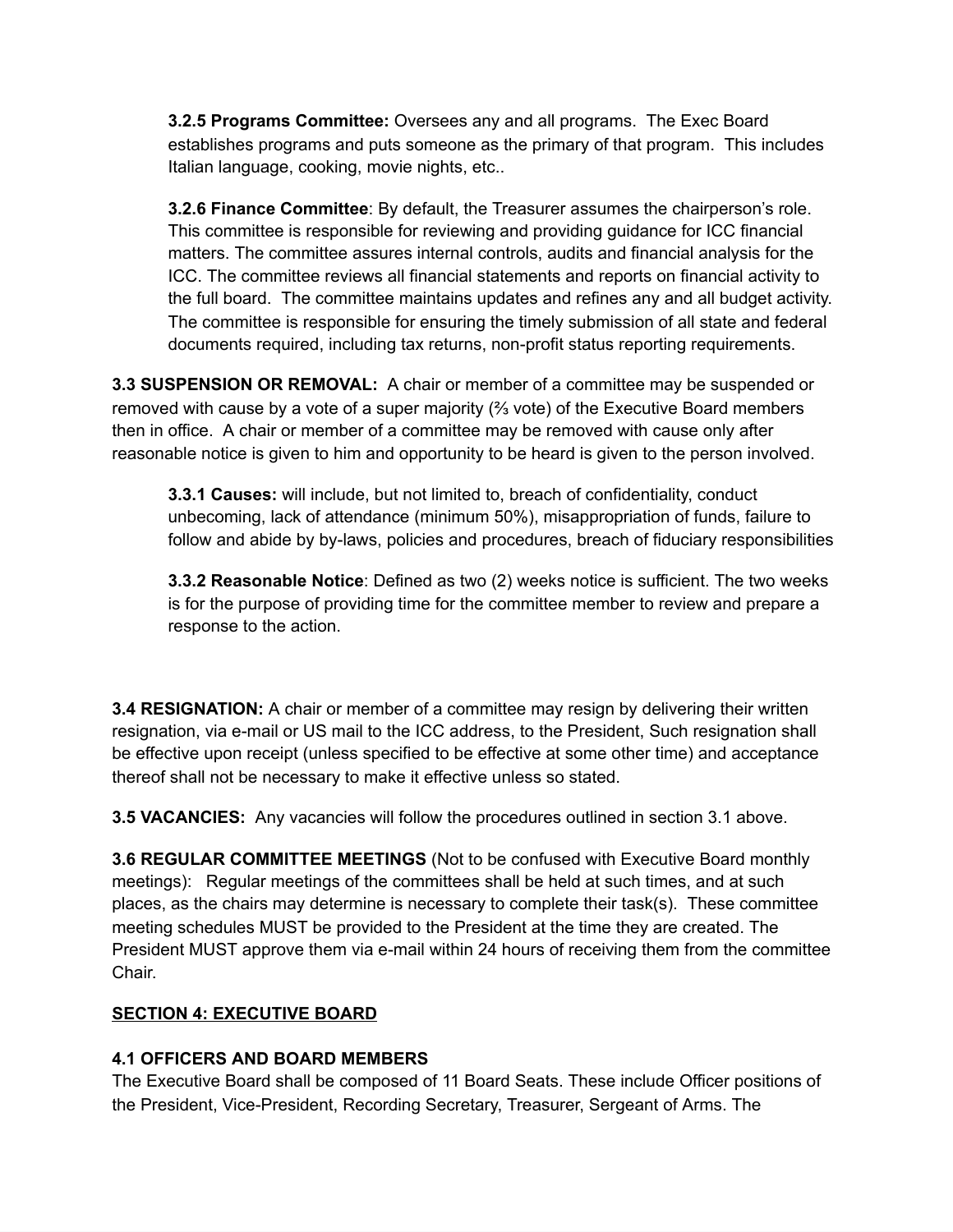remaining six (6) are general Board seats. A quorum shall consist of six(6) members of the board. All board seats will be appointed by the Board members. The Officer positions of President, Vice-President, Treasurer and Secretary shall be elected by the Board members and then presented to the general assembly.

**4.1.1** Qualification of Board Members:

- A member in good standing
- Responsible for timely completion of tasks.
- Computer Literate
- Professional, friendly, and courteous, both on the phone and in-person.
- Highly organized and accountable
- Able to multitask and handle several activities at once.
- Able to think critically and be able to respond to changing situations/requests
- Team-oriented, willing to help whenever s/he can
- Board members are expected to attend all meetings, i.e., Executive Board Meetings, Committee Meetings, etc.

### **4.1.2 Duties of the Executive Board are**:

- 1. To create standing committees
- 2. To elect/appoint members & chairman of the standing and ad hoc committees
- 3. Attend regular and special meetings.
- 4. To transact necessary business in operations of the ICC on behalf of all the membership and such other business as may be referred by the ICC
- 5. To approve the plans of work of all standing/special committees
- 6. To present quarterly reports to the membership of the ICC.
- 7. Approve the appointment of an auditor or an auditing committee at least two weeks before the semi-annual meeting to audit the treasurer's accounts.
- 8. To approve a budget for adoption for the fiscal year.
- 9. To approve routine bills not in excess of \$300.00 and within the limits of the approved budget line be permitted to be acted upon by the Treasurer, President and finance committee.
	- a. All bills /expenditures exceeding \$300.00, not previously approved through the budget process, must come before the Executive Board and must receive approval. Process should be recommended by the Finance committee and presented to the Executive board for approval.
- 10. All Executive Board members shall be sworn in to their position, by the SOA, upon election or reelection to term.

**4.2 TENURE:** The officers and board members shall each hold office for a term of two(2) years and may be re-elected to an additional (2)two year term. All officers shall deliver to their successors all official material not later than ten (10) days following the close of the meeting in December, (or in case of resignation, 10 days after resignation). In the event of a board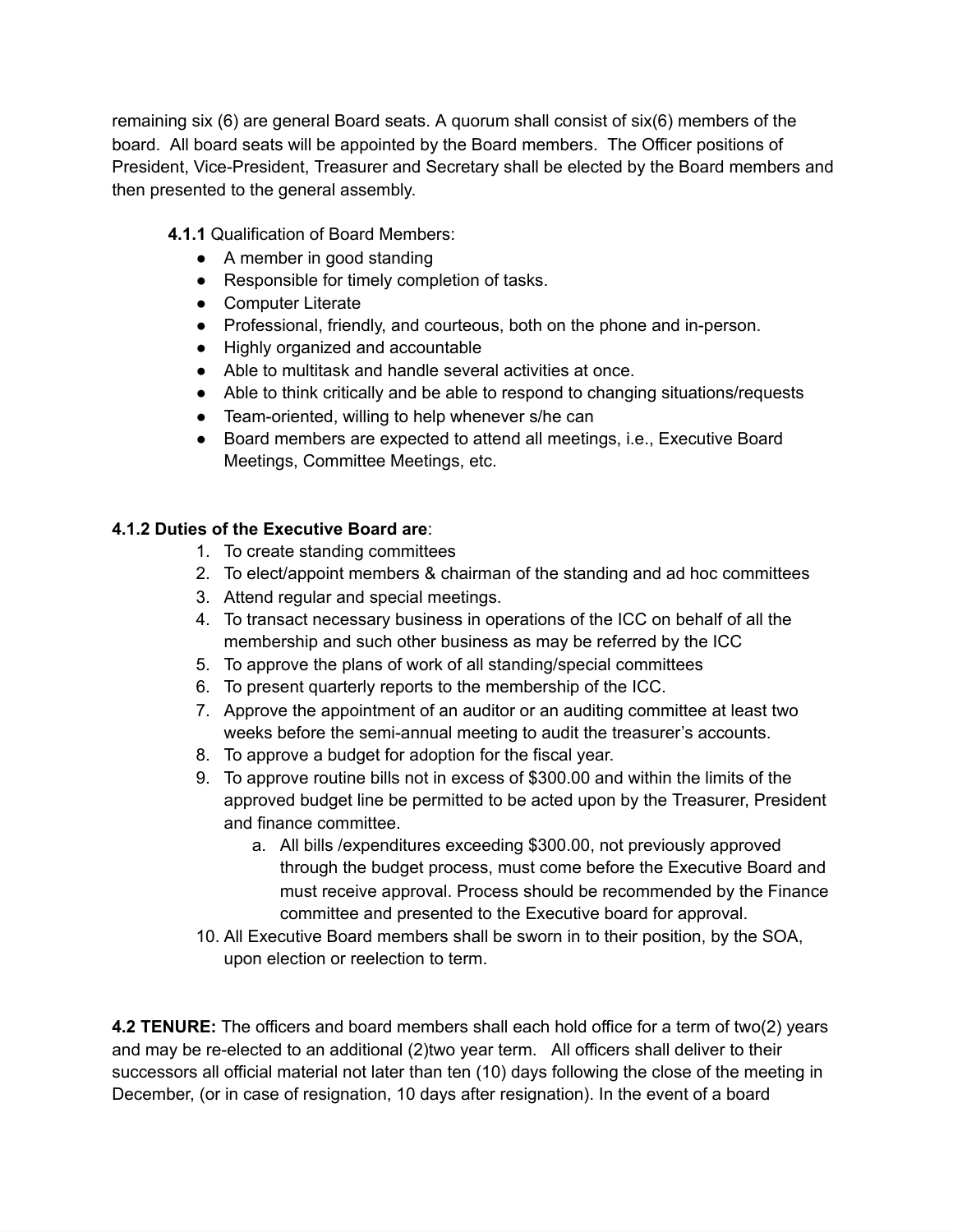member's resignation, the President shall appoint a replacement to fulfill the duration of that seat.

## **4.3 PRESIDENT:**

- 01. The President shall preside at all meetings of the ICC Executive Board, shall perform such other duties as may be prescribed in these By-Laws or assigned to him/her by the ICC or Executive Board. The President shall coordinate the work of the officers and committees of the ICC in order that the purpose or objectives of the ICC may be promoted.
- 02. The President shall have a working knowledge of parliamentary law, (Roberts Rules of Order), and procedures and possess a thorough understanding of the By-Laws and rules of the organization.
- 03. The President shall preside and maintain order at all meetings and remain impartial.
- 04. The President shall be an advisory member of all committees.
- 05. The President shall represent the Italian Cultural Center at all public forums or appoint an alternate.
- 06. The President shall set up all meetings, (general assembly, executive board, calendar of events, etc…)
	- a. President will work with the recording secretary to create a yearly calendar of events
- 07. The President shall maintain a procedure book that can be passed along to a successor.
- 08. The President shall approve all documents/correspondence/flyers issued by the ICC.
	- a. The President or an appointee shall proofread all such documents beforehand.
- 09. The President shall prepare a written agenda for each Executive/General meeting.
- 10. The President shall appoint the Sergeant of Arms from an Executive Board member.
- 11. The President shall serve as a signatory on all ICC checks.
- 12. The President may call an Executive Board or committee meeting whenever necessary in addition to those outlined in the By-Laws.
- 13. The President shall sign any contracts and State and Federal filing documents as "President" and only when circumstances warrant (ie. fundraising contracts, etc.)
- 14. The President gets one vote only when voting is by ballot, or when a hand vote requires a tie-breaking vote.
- 15. The President shall share all mailings and other information with all ICC members, especially chairpersons.

# **4.4 VICE PRESIDENT:**

- 01. The Vice President shall act as aide to the President and shall in their designated order perform the duties of the President in the absence or inability of the officer to serve.
- 02. In the absence of the President, preside and perform the duties of the President.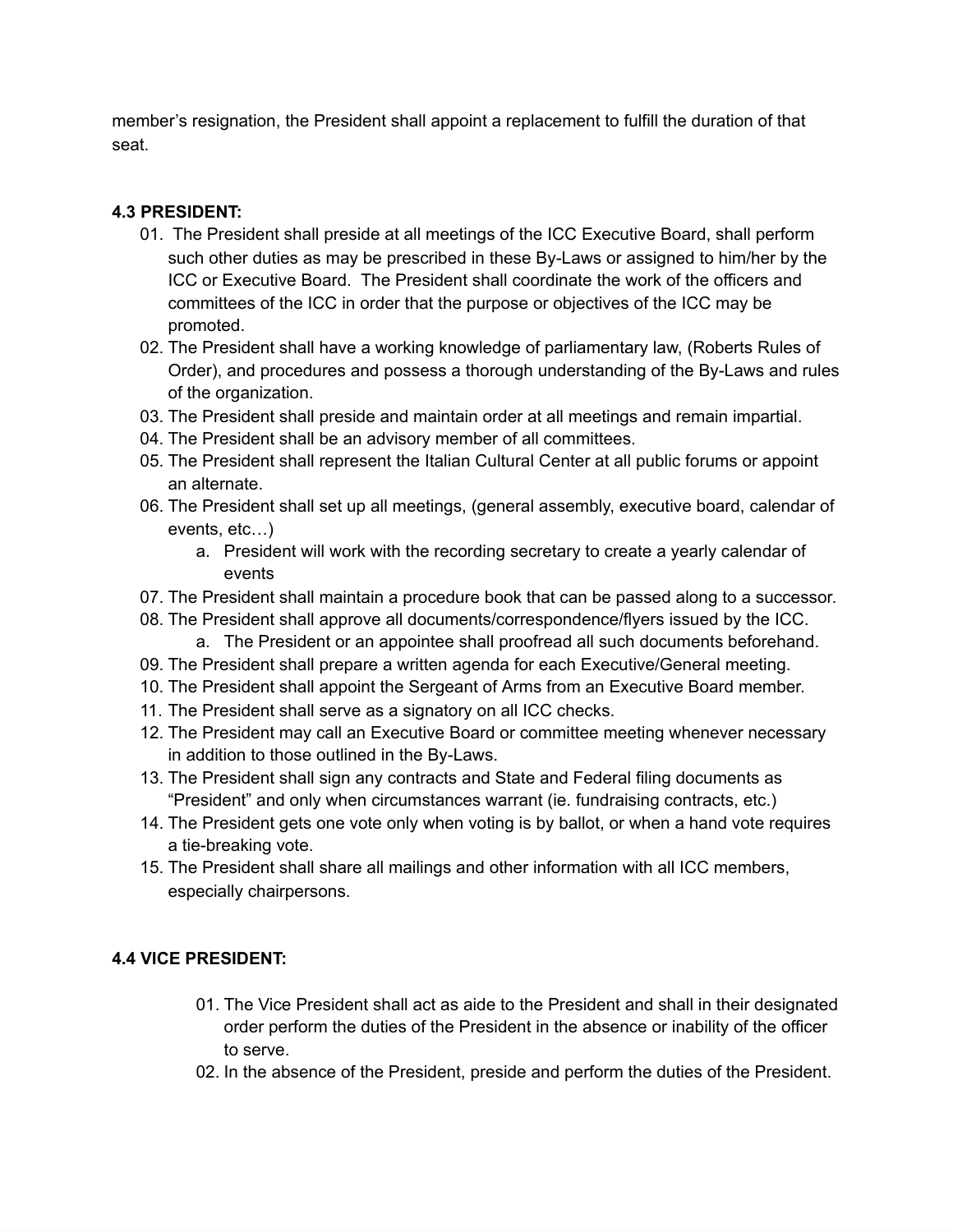- a. In the absence of the President, all contracts must be approved by the executive board before the vice president provides a signature.
- 03. Have a working knowledge of all **standing** committees and ensure that there are chairpersons and members on those committees.
- 04. Maintain committee memberships and lists.
- 05. Assist the executive committee in the preparation of the annual ICC budget.
- 06. Serve as general membership liaison.

**4.5 TREASURER:** The Treasurer shall be the chief financial officer and the chief accounting officer of the corporation. He/she shall be in charge of its financial affairs, funds, securities and valuable papers and shall keep full and accurate records thereof. He/she shall file any and all financial reports by the time set forth by the Commonwealth of Massachusetts, the Internal Revenue Service, fiscal year end reports and monthly reports as determined by the Executive Board. All fiscal year end and written monthly reports must be kept on file at the principal location of the corporation.

At each monthly meeting a printed statement indicating opening balance, receipts, disbursements, and ending balance shall be given and a written copy of this report shall be given to the president and also placed on file. In the absence of the treasurer such information shall be submitted to the president who shall duly inform the membership at the regular meeting. The Executive Board must vote to accept the Treasurer's report.

## **4.5.1 Duties of the TREASURER:**

- 01. The treasurer shall have custody of all the funds of the ICC, shall keep an accurate record of receipts and expenditures, shall pay out local funds in accordance with the approved budget as authorized by the Executive Board.
- 02. Receives and banks all money due to the ICC.
- 03. Keeps all bookkeeping records of all monetary transactions and has these records available at all meetings.
- 04. Pays, by check or auto pay, all payments approved by the Executive Board. Treasurer must submit current accounts payable(to be paid) to the Executive Board at the regular monthly Executive Board meeting. The Executive Board must approve the list of accounts payable after which the Treasurer may proceed with payment.
- 05. Disburses money as needed with the proper documentation and authorization.
- 06. Gives a written financial statement of the ICC at executive meetings and distributes to officers with extra copies available at general meetings.
- 07. Offers a complete financial report to the Executive Board once annually.
- 08. Arranges for resolution at the bank after officers are elected and reorganization meeting has been held, (ie. signature cards, etc.)
- 09. Is available to collect or receive money during any large fundraiser and has at least two other people from that fundraiser committee count cash and checks being turned in for deposit.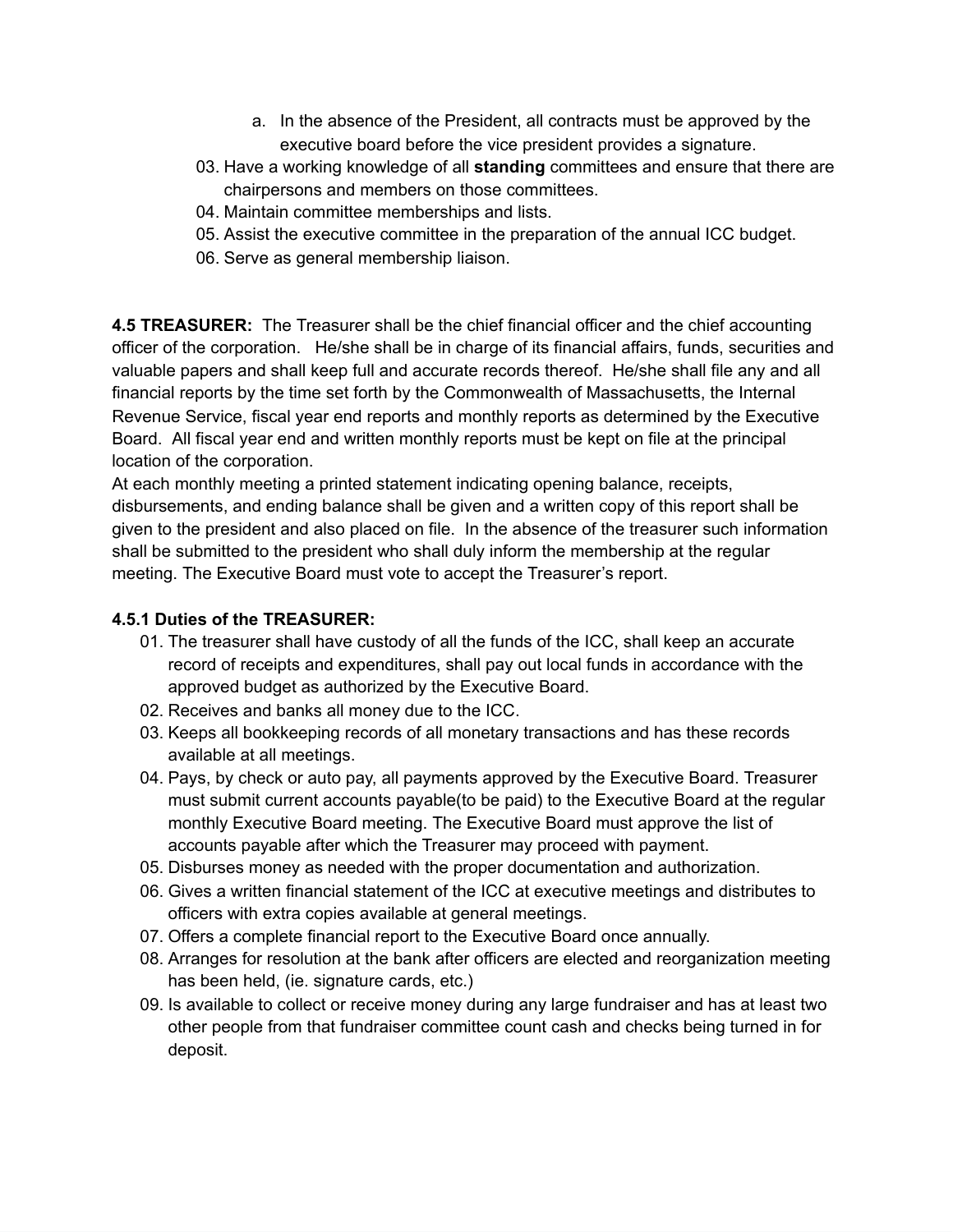- 10. In cases where a personal check used for payment to the ICC has bounced or been returned, the Treasurer will arrange with that person to reimburse the ICC plus any charges involved in banking penalties.
- 11. The Treasurer will present a financial statement of accounts at every meeting of the ICC and at other times when requested by the Executive Board, and shall make a full report at the ICC annual meeting.
- 12. Treasurer is obligated to alert the Executive Committee to line items in the budget nearing depletion as well as those over budget.
- 13. Treasure will send payment for insurance and all other agencies before the required payment dates.
- 14. Will assist the Executive Board in preparation of the annual budget.

**4.6 RECORDING SECRETARY:** The recording secretary shall record and maintain all records of all proceedings of the members and Executive Board in a book or series of books kept for the purpose of recording the history and activities of the Italian Cultural Center of Western Massachusetts, Inc. These books shall be kept within the Commonwealth at the principal office of the Corporation and shall be open at reasonable times for inspection by any official of the Commonwealth or any member in good standing. Such books shall also contain records of all meetings and incorporators, and the original or attested copies of the articles of organization and bylaws and names of all members of the Executive Board and the address of each. If the secretary is absent from any meeting of members or the Executive Board, a temporary secretary, chosen or appointed by the president, shall exercise the duties of the secretary at the regular or Executive Board meeting. All attendance records and minutes of the meetings are the rightful possessions of the Italian Cultural Center of Western Massachusetts, Inc. and such records shall be given over at the end of the term. Recording secretary also serves as clerk.

### **4.6.1 Duties of the RECORDING SECRETARY:**

- 01. The Recording Secretary shall record the minutes of all meetings of the ICC and of the Executive Board and shall perform such other duties as may be designated to him/her.
- 02. The Recording Secretary acts as custodian of all legal documents (minutes, motion book, treasurer's report, contracts, etc..), as well as a copy of the membership list, approved By-Laws, and all event flyers in perpetuity
- 03. Types and distributes minutes of previous month's meetings to the executive board
- 04. Records all proceedings and motions at all executive board and general meetings in a motion book
- 05. Keeps record of attendance at all meetings
- 06. Reads previous month's minutes
- 07. Signs official documents, (when a dual signature is required).
- 08. Assists the Executive Board in the preparation of the annual ICC budget.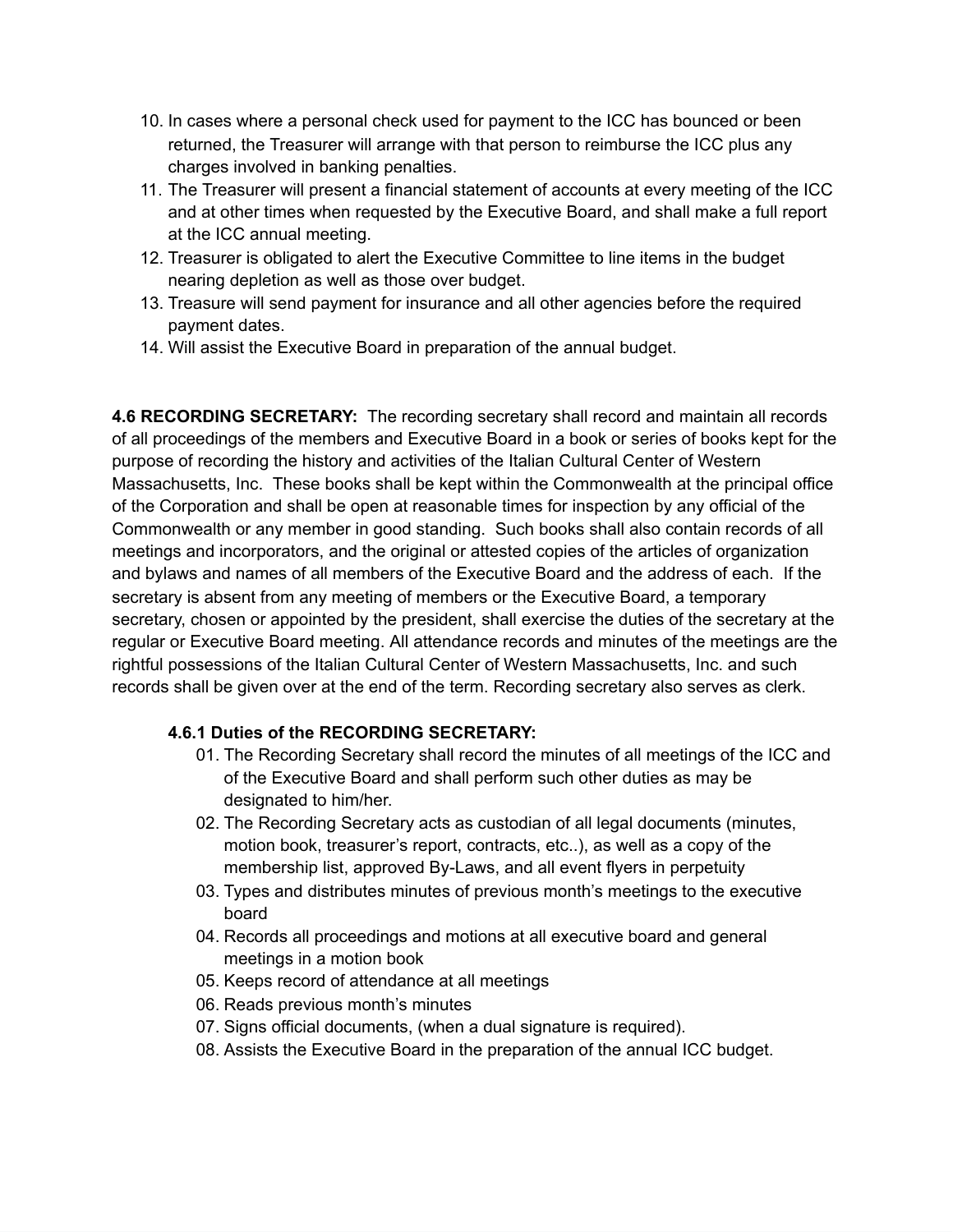#### **4.7 GENERAL BOARD MEMBERS**:

#### **4.7.1 Duties of General Board Members**

- 01. Attends and participates in all ICC meetings and any committee assigned.
- 02. Participates in the semi-annual audit of the ICC books
- 03. Assist in the preparation of the annual budget
- 04. Follows by-laws and Robert's Rules of Order in all meetings
- 05. Conduct themselves in a professional, appropriate and respectful manner

### **4.8 SERGEANT AT ARMS:**

The SOA will be appointed by the President and approved by a ⅔ majority of the Board members.

### **4.8.1 Duties of the Sergeant at Arms**

- 01. Ensures that matters of the ICC as well as conduct at Executive Board and general meetings are conducted in accordance with the By-laws.
- 02. Maintains a copy of the By-Laws
- 03. Serves as chairperson to the By-Laws Review Committee that meets yearly to review and revise the By-Laws
	- a. Presents all suggested revisions to the Executive Board for vote and then adoption
- 04. Assist the Executive Board in preparation of the annual budget.

The SOA could be removed from this position in the event they are not fulfilling their role as it requires. The removal will follow the by-law removal process. If removed, the SOA will not lose their Board seat, merely the responsibilities of the SOA.

**4.9 SUSPENSION OR REMOVAL:** An executive board member may be suspended or removed with cause by a vote of a super majority (⅔ vote) of the Executive Board then in office at any special meeting called for such purpose or at least at any regular meeting.

**4.9.1 Causes:** will include, but not limited to, breach of confidentiality, conduct unbecoming, lack of attendance (minimum 50%), misappropriation of funds, failure to follow and abide by by-laws, policies and procedures, breach of fiduciary responsibilities

**4.9.2 Reasonable Notice**: Defined as two (2) weeks notice is sufficient. The two weeks notice is for the purpose of providing time for the board member to review and prepare a response to the action.

**4.10 RESIGNATION:** An officer may resign by submitting his written resignation to the Executive Board of the corporation. Such resignation shall be effective upon receipt (unless specified to be effective at some other time), and acceptance thereof shall not be necessary to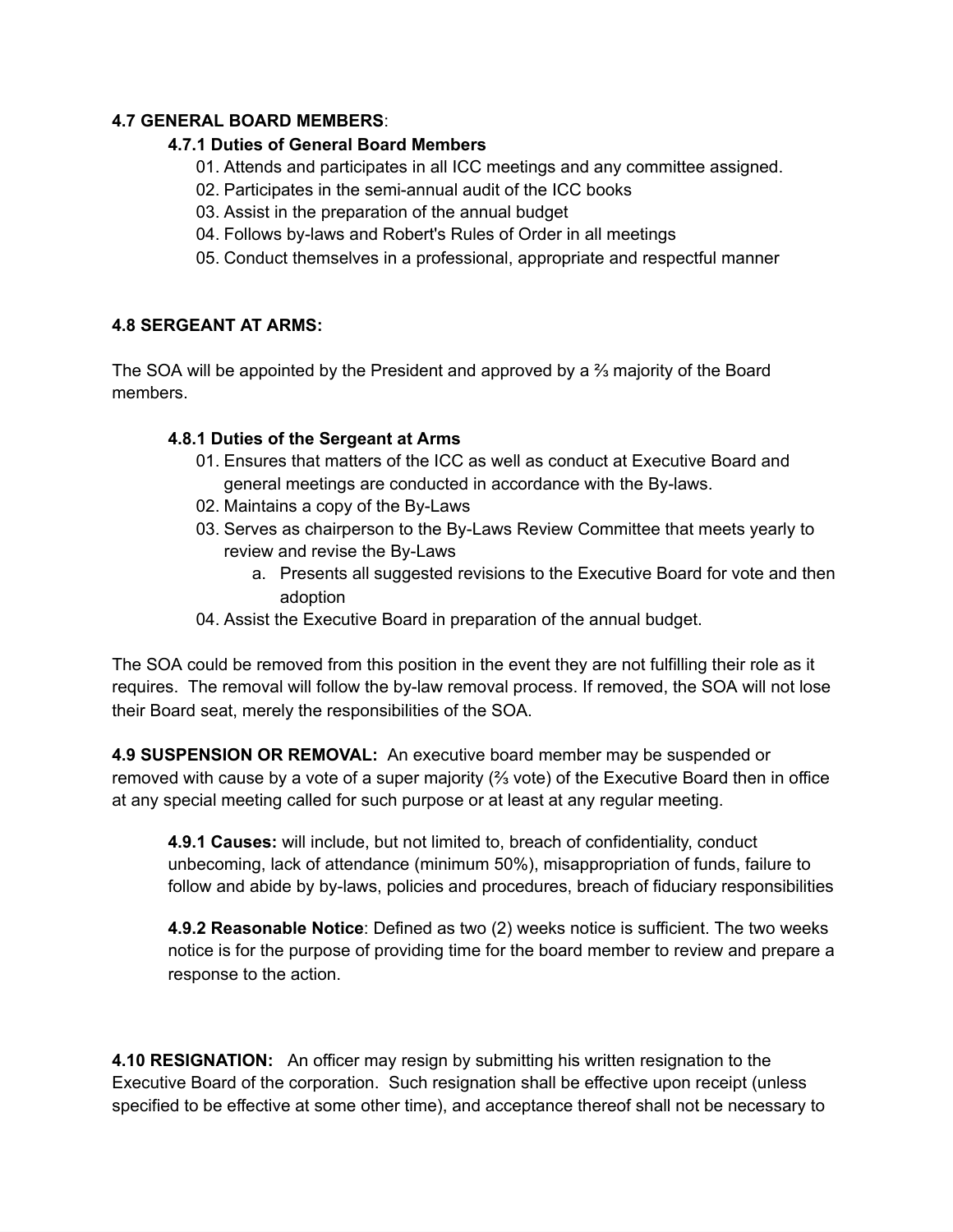make it effective unless it so states. The resignation shall be announced at the next regular meeting of the membership.

**4.11 VACANCIES:** If the position of any Officer or Director becomes vacant, the Executive Board in its sole discretion, shall elect a successor. Each successor shall hold office for the expired term of the person who resigned and may be re-elected in his or her own right.

**4.12 QUORUM:** At any Executive Board meeting there shall be at least a majority of elected officers present to constitute a quorum for business to be legally transacted.

**4.13 ACTION BY VOTE:** Each Executive Board member in good standing shall have one vote. A majority of the votes, unless stated otherwise, properly cast by the members present shall decide any question, including election to any office.

### **SECTION 5: ELECTIONS**

All Executive Board members shall be elected biennially at the June meeting by a majority of voting members present and in good standing. The term of office shall be a two year term beginning on July 1 immediately following the election and ending on June 30 of the second calendar year following the election. A member in good standing is defined as an individual whose dues are paid in full annually.

### **SECTION 6: EXECUTION OF PAPERS:**

Except as the Executive Board may generally or in particular cases authorizes the execution thereof in some manner, all deeds, leases, transfers, contracts, bonds, notes, and other obligations made, accepted or endorsed by Corporation shall be signed by both the President and the Treasurer. The President and the Treasurer may sign checks and drafts. Any reasonable instrument purported to affect an interest in real estate, executed in the name of the Corporation by two of its officers, of whom one is the President and the other is the Treasurer or assistant treasurer, shall be binding on the Corporation in favor of a purchaser or other person relying in good faith on such instrument, notwithstanding any inconsistent provisions of the articles of organization, bylaws, resolutions or votes of the Corporation.

# **SECTION 7: PERSONAL LIABILITY**

The members and officers of the corporation shall not be personally liable for any debt, liability or obligation of the corporation. All persons, corporations or other entities extending credit to, contracting with, or having any claim against the corporation may look only to the funds and property of the Corporation for the payment of any debt, damages, judgment or decree, or of any money that may otherwise become due or payable to them from the Corporation. The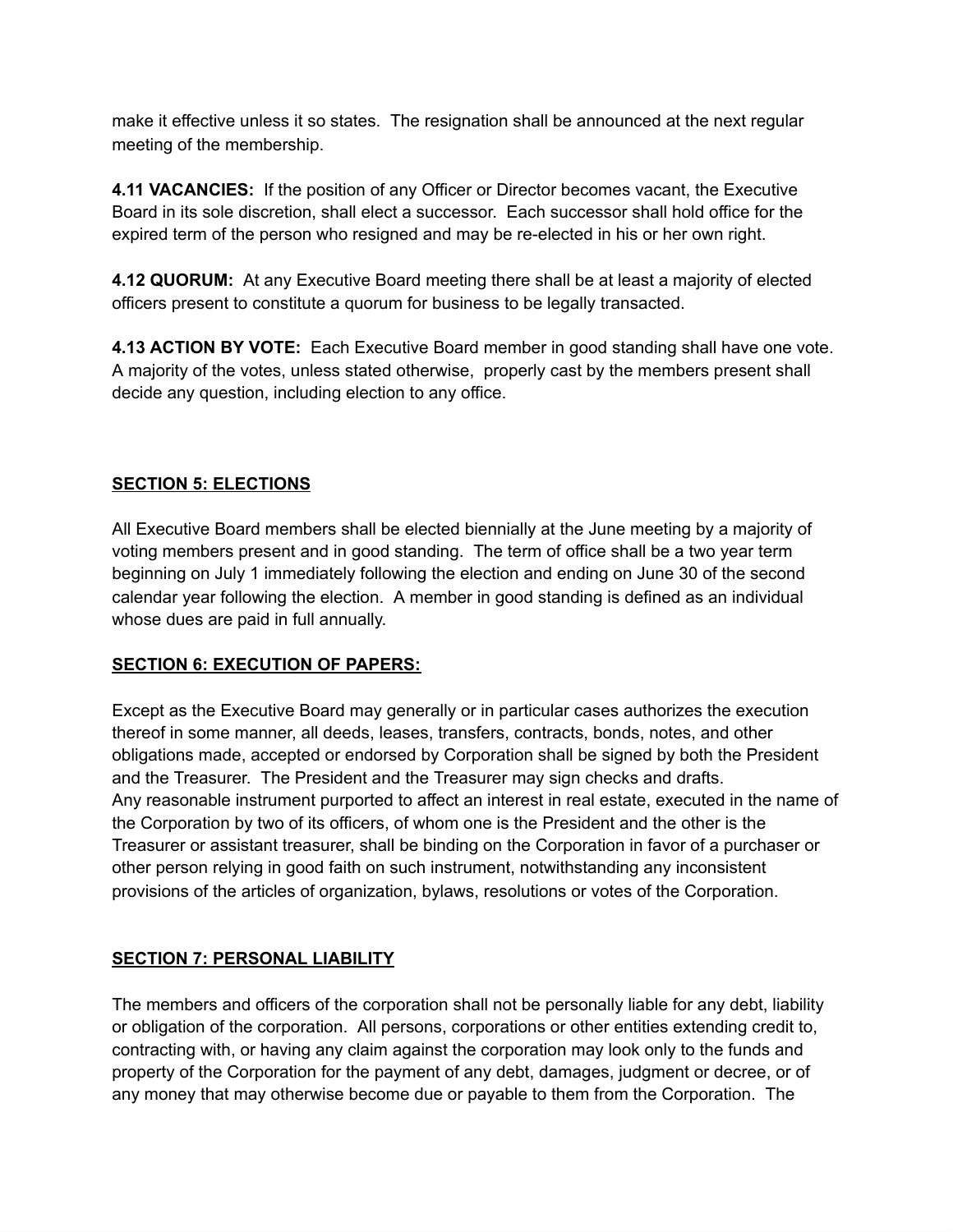Organization shall not be responsible or cover defense of a board member(s) In the case of a breach of fiduciary responsibilities, recklessness or willful misconduct.

### **SECTION 8: INDEMNIFICATION**

The corporation shall to the extent legally permissible and only to the extent that the status of the corporation as an organization exempt under Section 501(c)(3) of the Internal Revenue Code of 1954 as amended, and its status as an organization to which contributions are deductible under Section 170(c)(2) and 2055(b) of the Internal Revenue Code of 1954, as amended. The corporation, is not affected thereby, and may indemnify each of its officers, employees, and other agents (including persons who serve at its request as the Executive Board, officers, employees and other agents of another organization in which it has an interest) against all liabilities and expenses, including amounts paid in satisfaction of judgments: in compromise; or as fines and penalties and counsel fees reasonably incurred by him or her in connection with the defense or disposition of any action, suit or other proceeding, whether civil or criminal, in which he may be threatened while in office or thereafter. This is by reason of his being or having been a member of the Executive Board, officer, employee or agent, except with respect to any matter as to which he shall have been adjudicated in any proceeding, not to have acted in good faith in the reasonable belief that his action was in the best interests of the corporation.

However, any matter disposed of by a compromise payment by such member of the Executive Board, officer, employee or agent, pursuant to a consent decree or otherwise, no indemnification either for said payment or for any other expenses shall be provided unless such compromise shall be approved as in the best interests of the corporation. Notice that it involves such indemnification shall be issued; (a) by a disinterested majority of the Executive Board then in office or (b) by a majority of the disinterested directors then in office provided that there has been obtained an opinion in writing of independent legal counsel. This opinion shall state the effect that such member of the Executive Board, officer, employee or agent appears to have acted in faith in the reasonable belief that his action was in the best interests of the Corporation: or (c) by a majority of the disinterested members entitled to vote, voting as a single class.

Expenses including counsel fees,reasonable incurred by any such member of the Executive Board, officer, trustee, employee or agent in connection with the defense or disposition of any such action, suit or other proceeding may be paid from time to time by the corporation in advance of the final disposition thereof upon receipt of an undertaking by such individual to repay the amounts so paid by the corporation if he shall be adjudicated to be not entitled to indemnification under Massachusetts General Laws, Chapter 180, Section 6. The right of indemnification hereby provided, shall not be exclusive of or affect any other rights to indemnification to which any member of the Executive Board, officer, employee, or agent may be entitled. Nothing contained herein shall affect any rights to indemnification to which corporation personnel may be entitled. Nothing contained herein shall affect any rights to indemnification to which corporation personnel may be entitled by contract of otherwise, under the law. As used in this paragraph, the terms "member of the Executive Board", "officer",